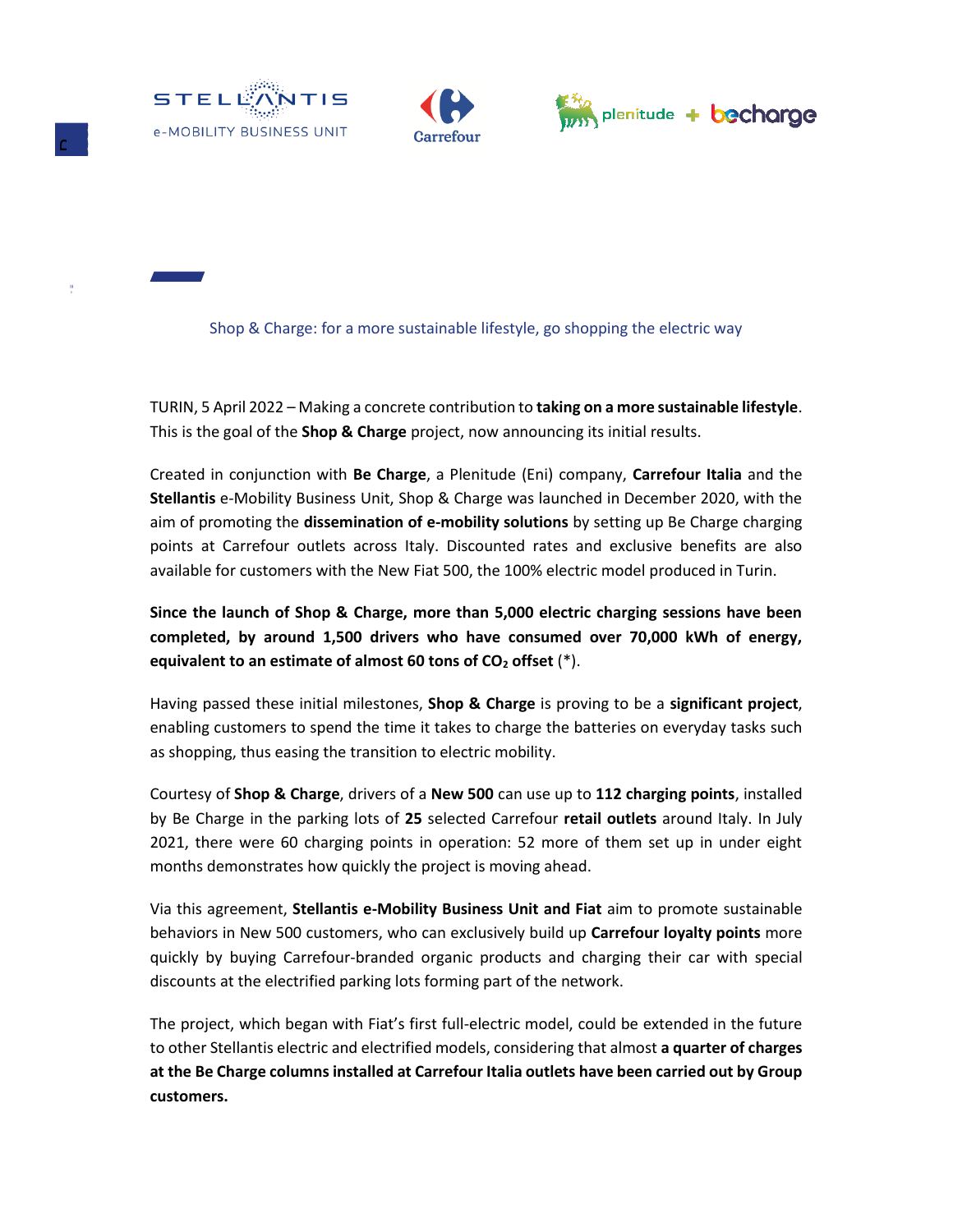For **Carrefour Italia**, implementing this project represents a further step forward in its **Act for Food** environmental sustainability strategy, demonstrating an awareness of their important role as one of the major retail players that can promote **sustainability** throughout its supply chain.

Courtesy of this cooperation with the automotive world and the large-scale retail sector, **Be Charge** remains a big name in the development of one of the largest and most widespread networks of public charging infrastructure for electric vehicles in Italy and Europe.

*(\*) Stellantis estimation made on the basis of the 70,000 kWh of energy released by Shop & Charge charging stations and of the homologated consumption of the New 500 BEV in the mixed WLTP cycle (13 kWh/100 km) and CO<sup>2</sup> emissions of the 500 Hybrid in the mixed cycle (105 g/km).*

# # #

# **About Stellantis**

*Stellantis N.V. (NYSE / MTA / Euronext Paris: STLA) is one of the world's leading automakers and a mobility provider. Its storied and iconic brands embody the passion of their visionary founders and today's customers in their innovative products and services, including Abarth, Alfa Romeo, Chrysler, Citroën, Dodge, DS Automobiles, Fiat, Jeep®, Lancia, Maserati, Opel, Peugeot, Ram, Vauxhall, Free2move and Leasys. Powered by our diversity, we lead the way the world moves – aspiring to become the greatest sustainable mobility tech company, not the biggest, while creating added value for all stakeholders as well as the communities in which it operates. For more information, visit www.stellantis.com.*



Manuela BATTEZZATO – [manuela.battezzato@stellantis.com](mailto:manuela.battezzato@stellantis.com) www.stellantis.com

### **Carrefour Italia**

*Carrefour Italia operates in the large-scale retail sector in Italy, with a multiformat network of over 1,450 retail outlets\* in 18 regions, as well as online shopping services and an omnichannel approach under constant development. The company is also a franchise leader in Italian large-scale distribution, with over 1,000 retail outlets run by franchisees. Led by total focus on the customer and a major propensity for innovation, Carrefour Italia champions the "Act for Food" program on a daily basis to achieve the food transition for all, making quality, healthy food available at affordable prices. It employs a total of over 14,000 people and in 2022 was acknowledged as a Top Employer for the fifth year running.*